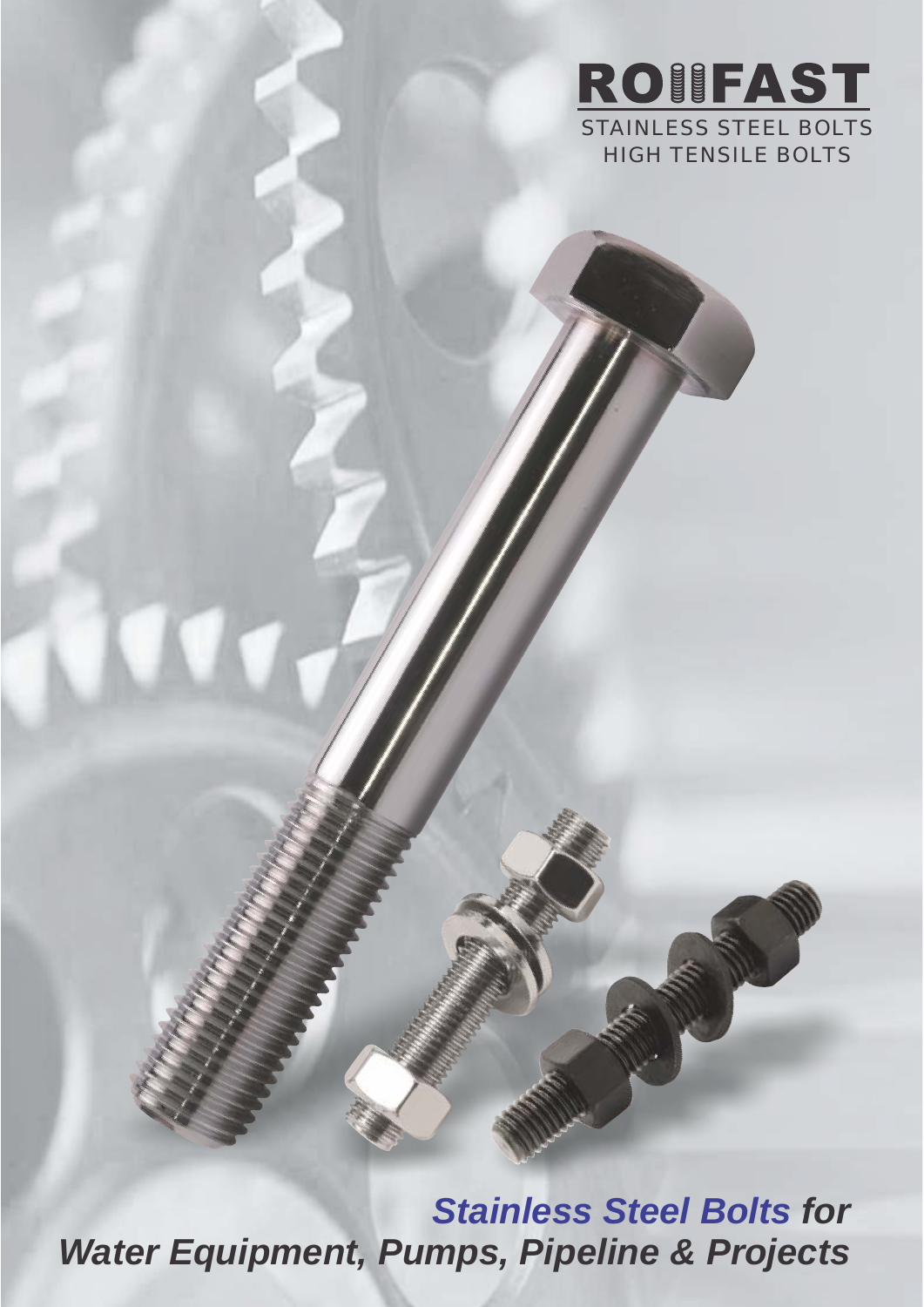#### **Stainless Steel bolts from M-20 to M-100 diameter**

We are specialized manufacturers of hot forged bolts and nut in bigger diameters from M-20 to M-100, with in house hot forging we ensure perfect quality as per the required standards and graded in DIN, ISO, ASTM, IS, JIS, BS. With high powered synthesis of experience, process know how and innovation, we hold the leading edge in manufacturing excellence and state of the art production facilities at our works in Kundli Industrial area in Haryana (INDIA).

We offer cost effective solutions to our customers in their field. Our business philosophy is based upon principles focussing on customers, providing superior products and services, every time.

#### **100% Machining on CNC Machines**

We have a long history of innovation and developing fasteners and allied products for very high end quality minded customers. We provide our customers with our expert knowledge which we have developed over the years by investing in research and development in our works. At our organization, Innovation, reliability and performance are the main mottos.









### **100% rolling on Hydraulic thread rolling machines**

Agood start at the scratch is always a good finish at the end. Rolled thread is the ultimate solution to get more strength and fatigue by 20% due to uniform grain flow and unbroken fiber lines. We provide 100% rolled threads as per standard with 100% guaranteed GO and NOGO thread fitments for all bolts manufactured by us.

**Big** bolt nut - hot forged stainless steel and high **tensile bolts and sockets in grades 8.8, 10.9 and 12.9, SS 304, SS 316, SS 316 L, 316S31, 316S33, A2 ASTM Grades B8, B8M in Class 1 and Class 2 & A4,**

We manufacture hot forged bolts and nuts, we offer bolts from M-16 diameter to M-64 diameter in any length upto 1200 mm long. We are specialized manufacturers in Stainless steel and alloy steel grades as per international steel norms.

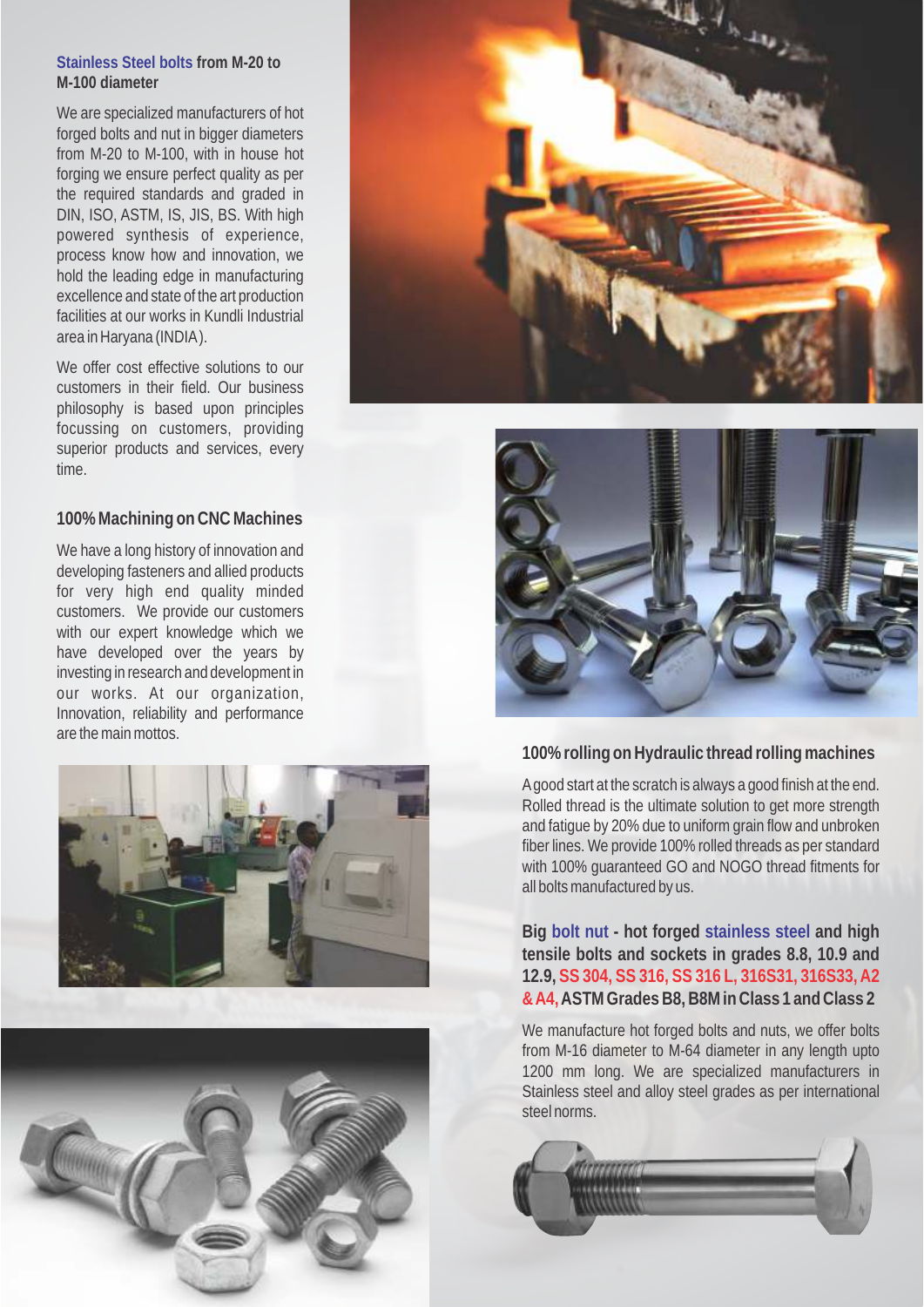**Stainless Steel Bolts & Nuts for Water Projects and Water Reservoirs**

Rollfast manufactures the complete range of stainless steel bolting in SS 316 & SS 304 used in projects related to **water treatment, sewage water treatment plants, desalination plants, water equipment, for flange joints & pumps.**

Rollfast is producing **stainless steel bolts & nuts**  SS 316 & SS 304 grade nuts and bolts for the ever growing demand for water storage reservoirs and projects in middle east. These bolts and nuts are used for joining pipelines using pumps and valves.

**High Tensile Bolts & Nuts**

We at Rollfast manufacture speciality fasteners in many grades in stainless steel and alloy steel. Our expertise over the years has resulted in us providing material in shorter delivery times as per customers drawings or prototype samples.

- **e** Hex Bolts & Nuts in DIN 931 and 933
- l**Stud bolts & nuts ASTM A-193 and A-194**
- l**Foundation bolts**
- **Anchor Bolts**











**Testing and quality control**

We have a long standing tradition of providing uncompromised quality fasteners, We relentlessly conduct series of quality checks like UTS testing, profile checks, destructive and all other kinds of non destructive testings.



#### **Direction**

Soaring high is my nature, that is the mantra at kapil enterprises. Our continuos growth rate of over 600% year after year reflects the goal we need to achieve. We stand alone with cutting edge technological solutions that give our customers the competitive edge.

Our sales turnover has surpassed USD \$ 3 million in the year 2012 and we are exporting fasteners in over 56 countries in 5 different continents all over the world.